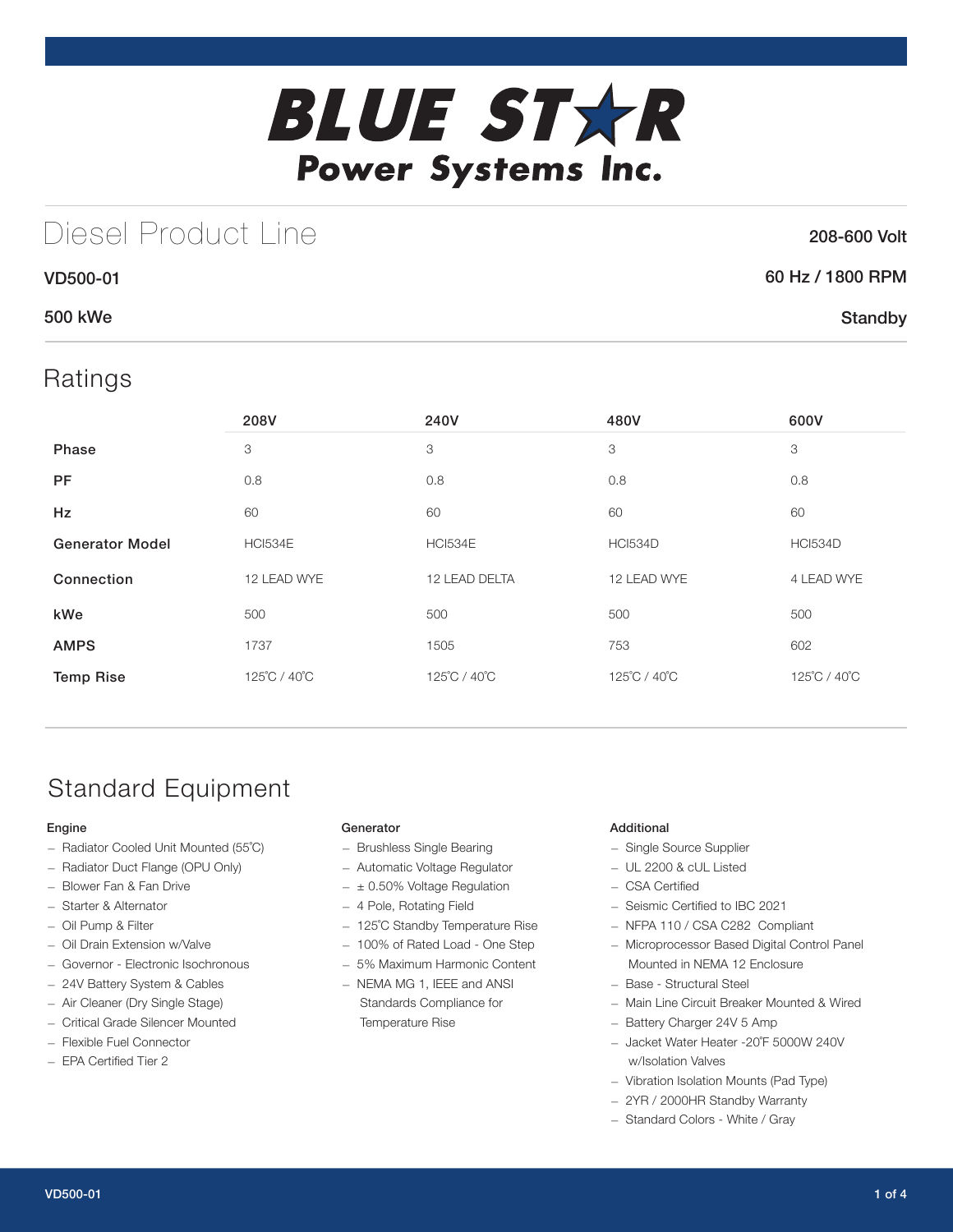500 kWe



## Application Data

| Engine                                                                   |                    |                                      |                                                |  |
|--------------------------------------------------------------------------|--------------------|--------------------------------------|------------------------------------------------|--|
| Manufacturer:                                                            | Volvo Penta        | Displacement - Cu. In. (lit):        | 984 (16.1)                                     |  |
| Model:                                                                   | <b>TAD1641GE-B</b> | Bore - in. (cm) x Stroke - in. (cm): | 5.67 (14.4) $\times$ 6.50 (16.5)               |  |
| Type:                                                                    | 4-Cycle            | Compression Ratio:                   | 16.8:1                                         |  |
| Aspiration:                                                              | Turbo Charged, CAC | Rated RPM:                           | 1800                                           |  |
| <b>Cylinder Arrangement:</b>                                             | 6 Cylinder Inline  | Max HP Stby (kWm):                   | 768 (573)                                      |  |
| <b>Exhaust System</b>                                                    |                    |                                      | Standby                                        |  |
| Gas Temp. (Stack): °F (°C)                                               |                    |                                      | 876 (469)                                      |  |
| Gas Volume at Stack Temp: CFM (m <sup>3</sup> /min)                      |                    |                                      | 3,899 (110)                                    |  |
| Maximum Allowable Exhaust Restriction: in. H2O (kPa)                     |                    |                                      | 40.2 (10.0)                                    |  |
| <b>Cooling System</b>                                                    |                    |                                      |                                                |  |
| Ambient Capacity of Radiator: °F (°C)                                    |                    |                                      | 131 (55.0)                                     |  |
| Maximum Allowable Static Pressure on Rad. Exhaust: in. H2O (kPa)         |                    |                                      | 0.50(0.12)                                     |  |
| Water Pump Flow Rate: GPM (lit/min)                                      |                    |                                      | 122 (461)                                      |  |
| Heat Rejection to Coolant: BTUM (kW)                                     |                    |                                      | 13,137 (230)                                   |  |
| Heat Rejection to CAC: BTUM (kW)                                         |                    |                                      | 8,360 (146)                                    |  |
| Heat Radiated to Ambient: BTUM (kW)                                      |                    |                                      | 9,815 (172)                                    |  |
| <b>Air Requirements</b>                                                  |                    |                                      |                                                |  |
| Aspirating: CFM (m <sup>3</sup> /min)                                    |                    |                                      | 1,617 (45.8)                                   |  |
| Air Flow Required for Rad. Cooled Unit: CFM (m <sup>3</sup> /min)        |                    |                                      | 18,869 (534)                                   |  |
| Air Flow Required for Heat Exchanger/Rem. Rad. CFM (m <sup>3</sup> /min) |                    |                                      | Consult Factory For Remote Cooled Applications |  |
| <b>Fuel Consumption</b>                                                  |                    |                                      |                                                |  |
| At 100% of Power Rating: gal/hr (lit/hr)                                 |                    |                                      | 33.9 (128)                                     |  |
| At 75% of Power Rating: gal/hr (lit/hr)                                  |                    | 25.5 (96.5)                          |                                                |  |
| At 50% of Power Rating: gal/hr (lit/hr)                                  |                    |                                      | 17.2(65.1)                                     |  |
| <b>Fluids Capacity</b>                                                   |                    |                                      |                                                |  |
| Total Oil System: gal (lit)                                              |                    |                                      | 12.7(48.1)                                     |  |
| Engine Jacket Water Capacity: gal (lit)                                  |                    |                                      | 8.70 (33.0)                                    |  |
| System Coolant Capacity: gal (lit)                                       |                    |                                      | 15.9 (60.0)                                    |  |

Deration Factors: Rated Power is available up to 6,562 ft (2,000 m) at ambient temperatures to 122°F (50°C). Consult factory for site conditions above these parameters.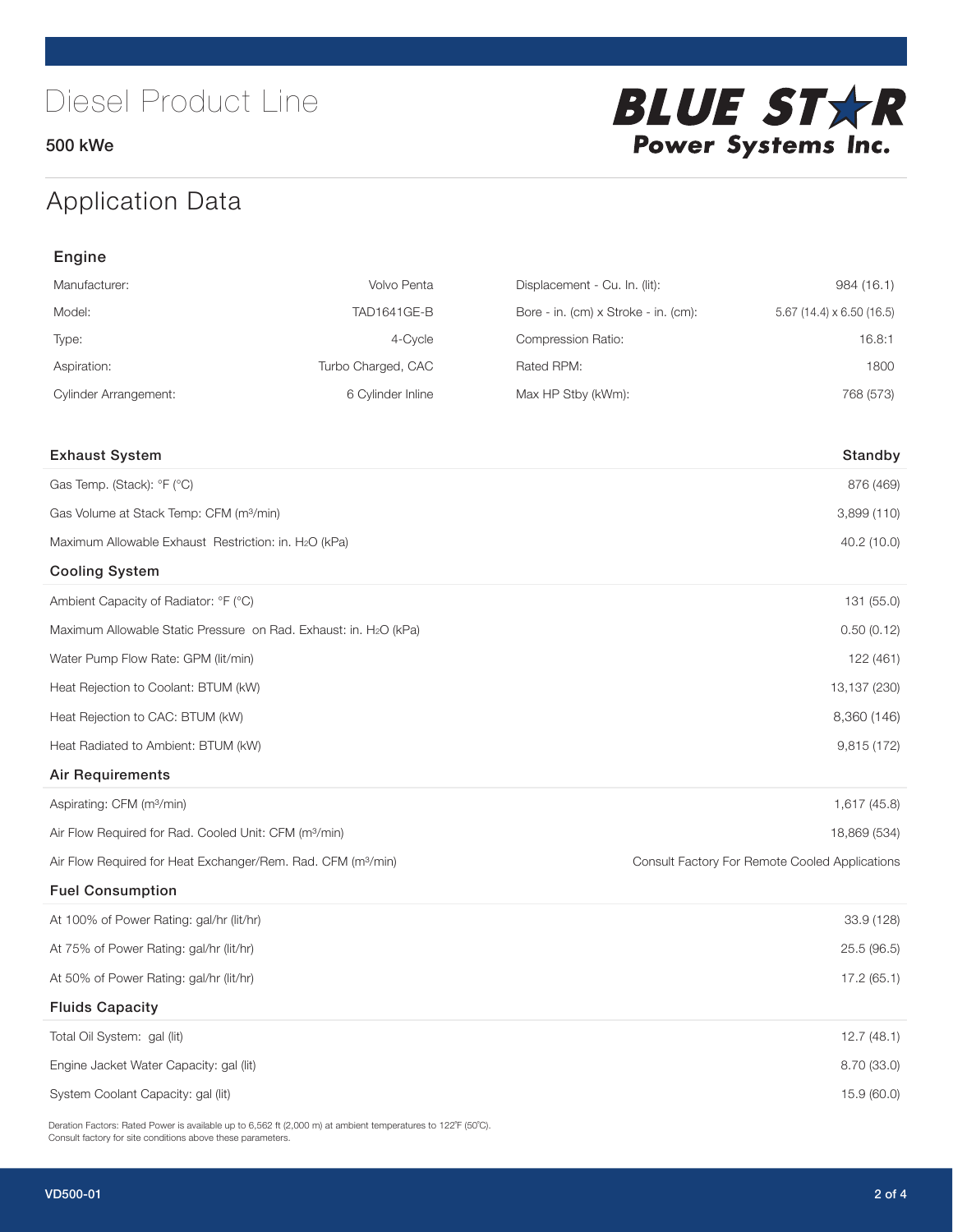# Diesel Product Line

### 500 kWe



## DCP7310 Control Panel

#### Standard Features

- Digital Metering
- Engine Parameters
- Generator Protection Functions
- Engine Protection
- CAN Bus (J1939) ECU Communications
- Windows-Based Software
- Multilingual Capability
- Remote Communications to DSE2548 Remote Annunciator
- 8 Programmable Contact Inputs
- 10 Contact Outputs
- RS485 Communicator Interface
- cULus Listed, CE Approved
- Event Recording
- IP 65 rating (with supplied gasket) offers increased resistance to water ingress
- NFPA 110 Level 1 Compatible

## Weights / Dimensions / Sound Data

|            | L x W x H                    | <b>Weight Ibs</b> |  |  |
|------------|------------------------------|-------------------|--|--|
| <b>OPU</b> | $140 \times 72 \times 98$ in | 9,875             |  |  |
| Level 1    | 180 x 72 x 103 in            | 11,525            |  |  |
| Level 2    | 180 x 72 x 103 in            | 11.625            |  |  |
| Level 3    | 225 x 72 x 103 in            | 12,025            |  |  |
|            |                              |                   |  |  |

Please allow 6-12 inches for height of exhaust stack.

|            | <b>Full Load</b><br>No Load |        |
|------------|-----------------------------|--------|
| <b>OPU</b> | 91 dBA                      | 94 dBA |
| Level 1    | 86 dBA                      | 89 dBA |
| Level 2    | 81 dBA                      | 83 dBA |
| Level 3    | 73 dBA                      | 75 dBA |



STOP MANUAL OPTION AUTO ALARM START

[AUTO]

**BLUE STAR** Power Systems Inc.

Manual Mode Button and Indicator United States and Indicator United States and Indicator United States and Indicator United States and Indicator United States and Indicator United States and Indicator United States and Ind Configurable Button -  $\Box$  Auto Mode Button and Indicator

DIGITAL CONTROL PANEL

Module Display  $\Box$ 

 $\bullet$  $\bullet$  $\bullet$ 

 $\circledcirc$ 

Menu Navigation

Open Generator (Manual Mode Only)

Generator Breaker LED

Stop / Reset Mode Button and Indicator

 $\bullet$  $\overline{\bullet}$ 

 $\sigma$ 

՟Պ

Close Generator (Manual Mode Only)

Generator Available LED

- Start Button

 $\blacksquare$